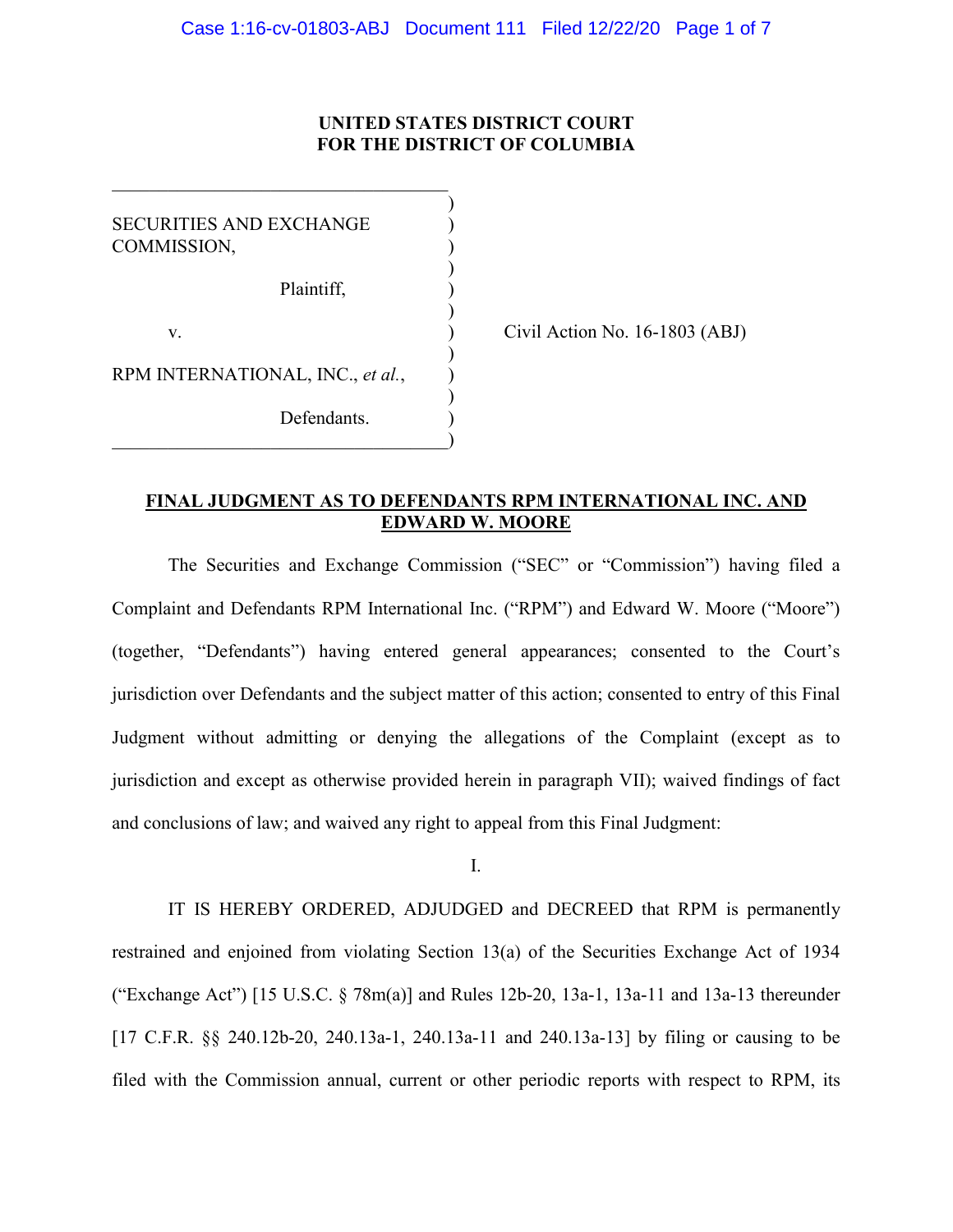## Case 1:16-cv-01803-ABJ Document 111 Filed 12/22/20 Page 2 of 7

subsidiaries and affiliates, or any other issuer, which contain any untrue statement of material fact or omit to state any material fact necessary in order to make the statements made, in light of the circumstances under which they were made, not misleading or which omit any material fact required to be contained therein.

IT IS FURTHER ORDERED, ADJUDGED, AND DECREED that, as provided in Federal Rule of Civil Procedure 65(d)(2), the foregoing paragraph also binds the following who receive actual notice of this Final Judgment by personal service or otherwise: (a) RPM's officers, agents, servants, employees, and attorneys; and (b) other persons in active concert or participation with RPM or with anyone described in (a).

# II.

IT IS HEREBY FURTHER ORDERED, ADJUDGED, AND DECREED that RPM is permanently restrained and enjoined from violating Sections  $13(b)(2)(A)$  and  $13(b)(2)(B)$  of the Exchange Act  $[15 \text{ U.S.C. } \S \S 78 \text{m(b)}(2)(A)$  and  $78 \text{m(b)}(2)(B)]$  by failing:

(A) to make and keep books, records, and accounts, which, in reasonable detail, accurately reflect the transactions and dispositions of the assets of the issuer, and

(B) to devise and maintain a system of internal accounting controls sufficient to provide reasonable assurances that:

(i) transactions are executed in accordance with management's general or specific authorization;

(ii) transactions are recorded as necessary:

(I) to permit preparation of financial statements in conformity with generally accepted accounting principles or any other criteria applicable to such statements, and

2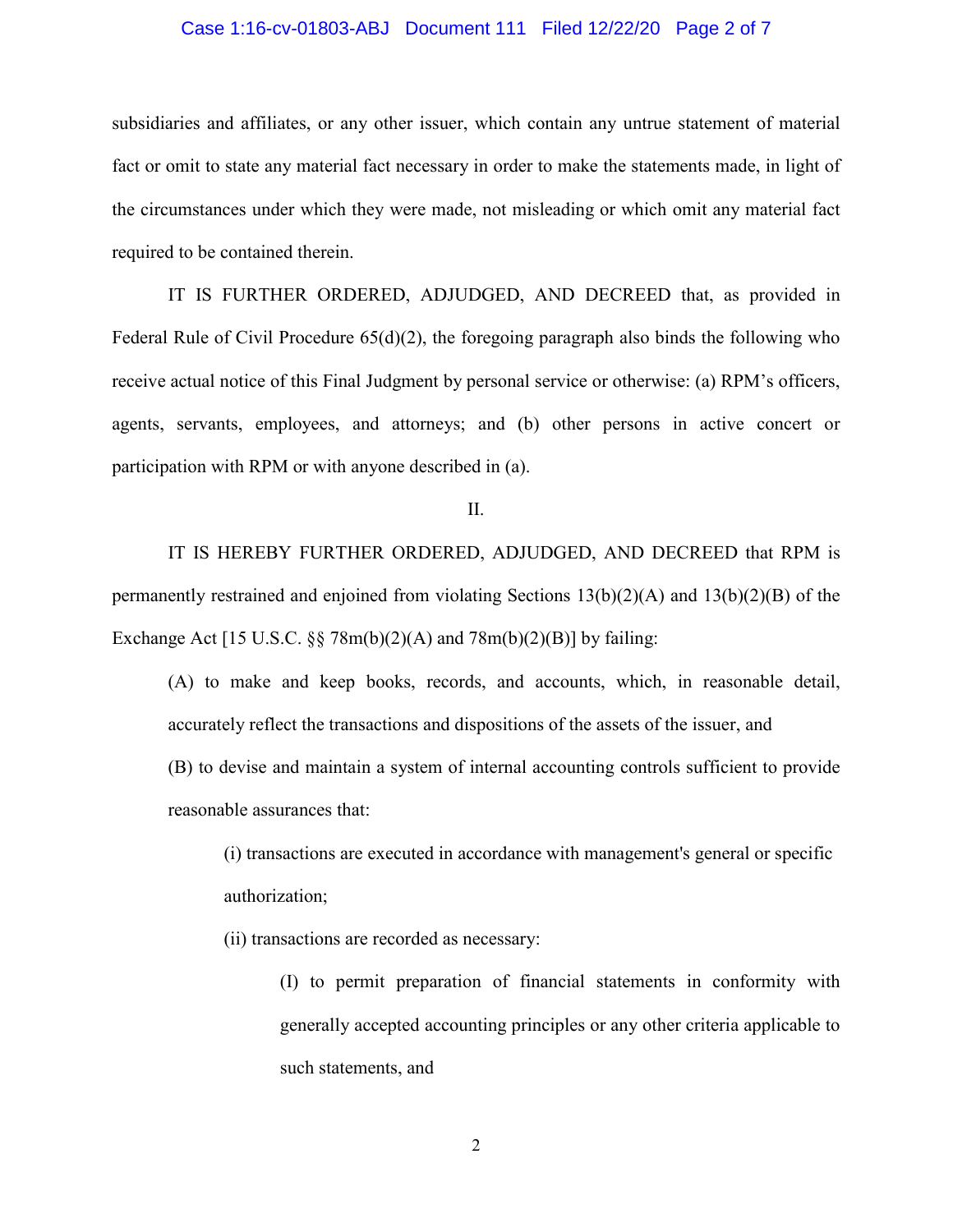(II) to maintain accountability for assets;

(iii) access to assets is permitted only in accordance with management's general or specific authorization; and

(iv) the recorded accountability for assets is compared with the existing assets at reasonable intervals and appropriate action is taken with respect to any differences.

IT IS FURTHER ORDERED, ADJUDGED, AND DECREED that, as provided in Federal Rule of Civil Procedure 65(d)(2), the foregoing paragraph also binds the following who receive actual notice of this Final Judgment by personal service or otherwise: (a) RPM's officers, agents, servants, employees, and attorneys; and (b) other persons in active concert or participation with RPM or with anyone described in (a).

#### III.

IT IS HEREBY FURTHER ORDERED, ADJUDGED, AND DECREED that Moore is permanently restrained and enjoined from violating Rule 13b2-1 under the Exchange Act [17 C.F.R. § 240.13b2-1] by, directly or indirectly, falsifying or causing to be falsified, any book, record, or account subject to Section  $13(b)(2)(A)$  of the Exchange Act [15 U.S.C. § 78m(b)(2)(A)].

IT IS FURTHER ORDERED, ADJUDGED, AND DECREED that, as provided in Federal Rule of Civil Procedure 65(d)(2), the foregoing paragraph also binds the following who receive actual notice of this Final Judgment by personal service or otherwise: (a) Moore's officers, agents, servants, employees, and attorneys; and (b) other persons in active concert or participation with Moore or with anyone described in (a).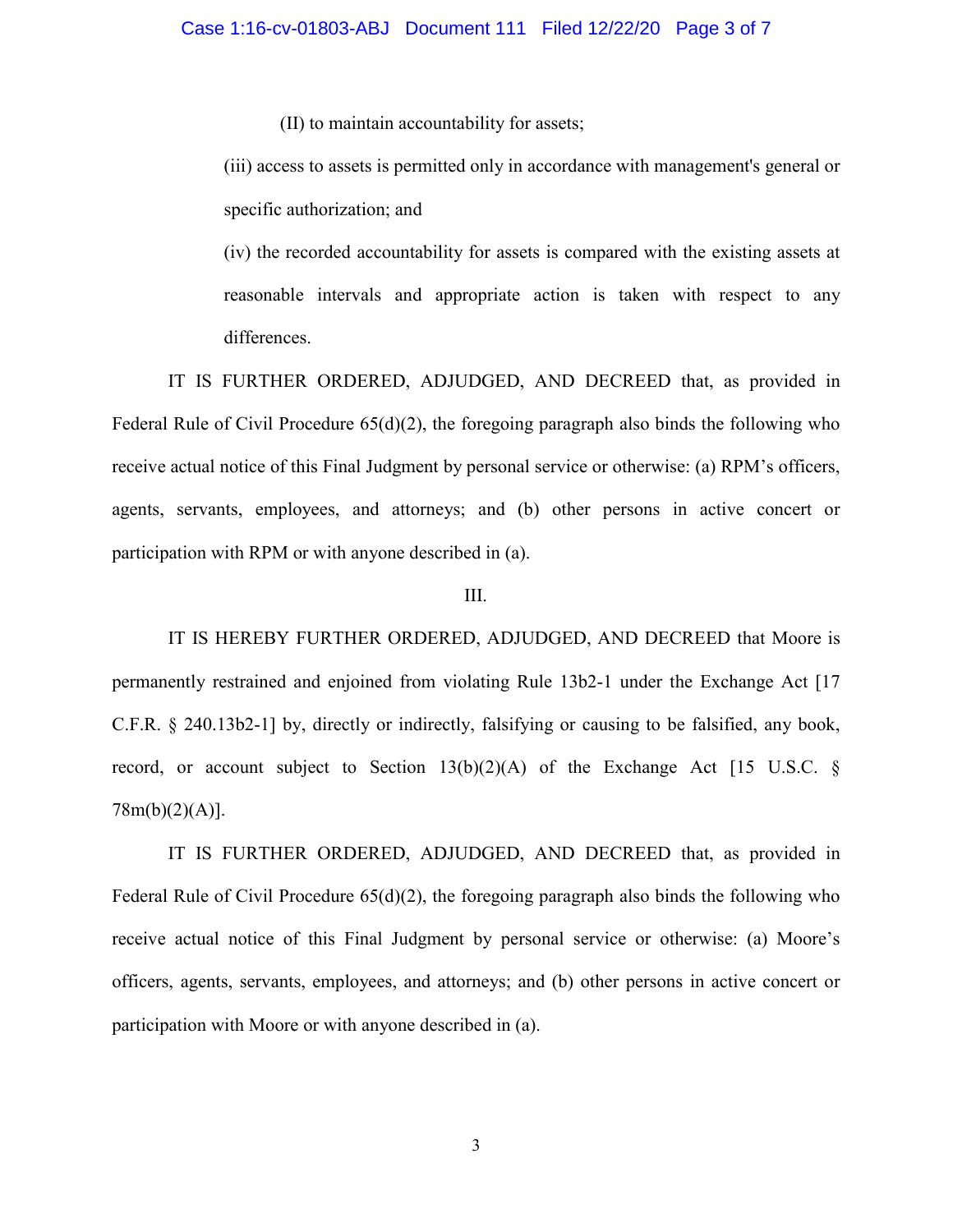#### IV.

IT IS HEREBY FURTHER ORDERED, ADJUDGED, AND DECREED that RPM shall pay a civil penalty in the amount of \$2,000,000 to the Securities and Exchange Commission pursuant to Section 21(d)(3) of the Exchange Act [15 U.S.C.  $\S$  78u(d)(3)]. RPM shall make this payment within 30 days after entry of this Final Judgment.

RPM may transmit payment electronically to the Commission, which will provide detailed ACH transfer/Fedwire instructions upon request. Payment may also be made directly from a bank account via Pay.gov through the SEC website at http://www.sec.gov/about/offices/ofm.htm. RPM may also pay by certified check, bank cashier's check, or United States postal money order payable to the Securities and Exchange Commission, which shall be delivered or mailed to

Enterprise Services Center Accounts Receivable Branch 6500 South MacArthur Boulevard Oklahoma City, OK 73169

and shall be accompanied by a letter identifying the case title, civil action number, and name of this Court; RPM International Inc. as a defendant in this action; and specifying that payment is made pursuant to this Final Judgment.

RPM shall simultaneously transmit photocopies of evidence of payment and case identifying information to the Commission's counsel in this action. By making this payment, RPM relinquishes all legal and equitable right, title, and interest in such funds and no part of the funds shall be returned to RPM. The Commission shall send the funds paid pursuant to this Final Judgment to the United States Treasury.

The Commission may enforce the Court's judgment for penalties by the use of all collection procedures authorized by law, including the Federal Debt Collection Procedures Act,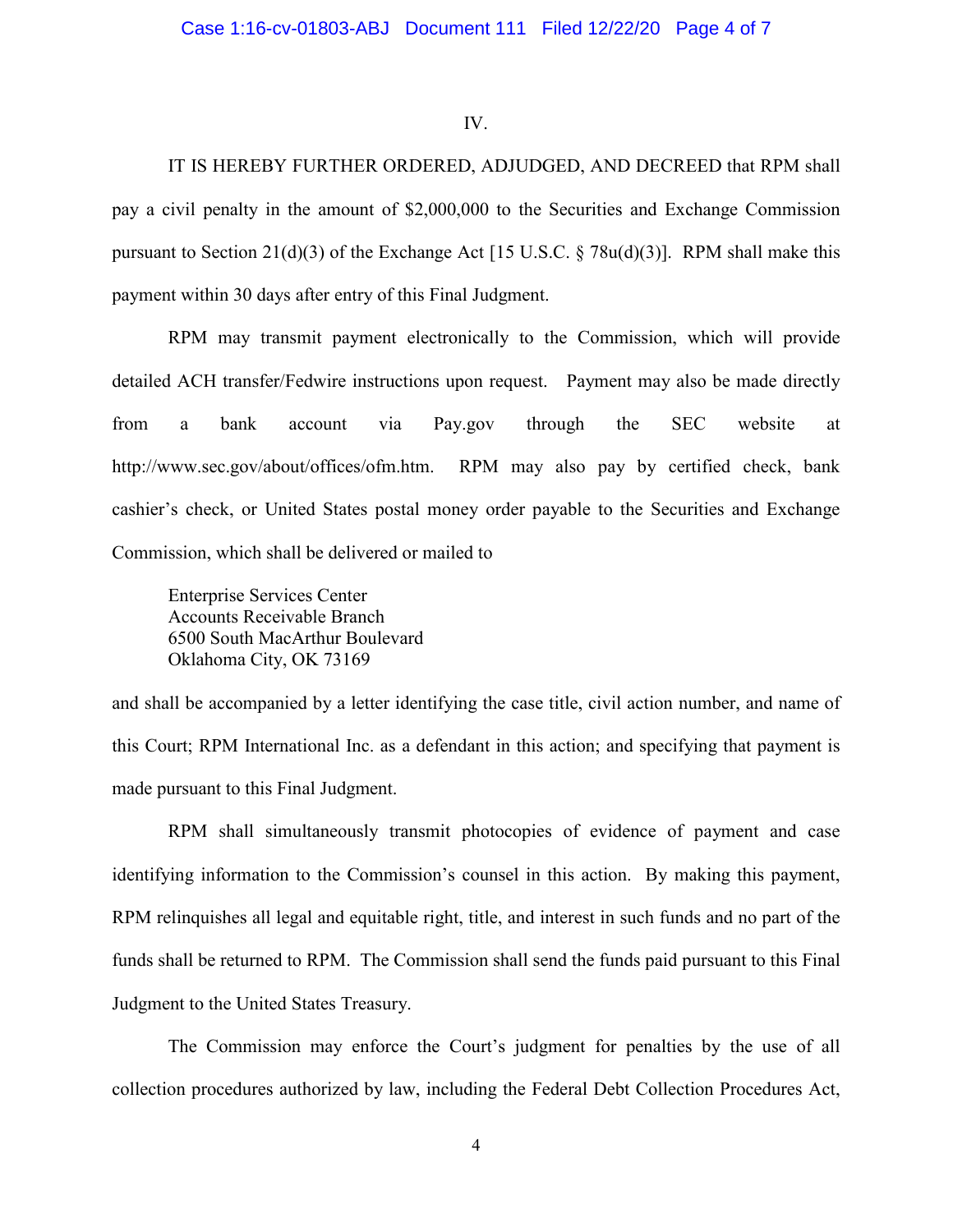## Case 1:16-cv-01803-ABJ Document 111 Filed 12/22/20 Page 5 of 7

28 U.S.C. § 3001 et seq., and moving for civil contempt for the violation of any Court orders issued in this action. RPM shall pay post-judgment interest on any amounts due after 30 days of the entry of this Final Judgment pursuant to 28 U.S.C. § 1961.

V.

IT IS HEREBY FURTHER ORDERED, ADJUDGED, AND DECREED that Moore shall pay a civil penalty in the amount of \$22,500 to the Securities and Exchange Commission pursuant to Section 21(d)(3) of the Exchange Act [15 U.S.C.  $\S$  78u(d)(3)]. Moore shall make this payment within 30 days after entry of this Final Judgment.

Moore may transmit payment electronically to the Commission, which will provide detailed ACH transfer/Fedwire instructions upon request. Payment may also be made directly from a bank account via Pay.gov through the SEC website at http://www.sec.gov/about/offices/ofm.htm. Moore may also pay by certified check, bank cashier's check, or United States postal money order payable to the Securities and Exchange Commission, which shall be delivered or mailed to

Enterprise Services Center Accounts Receivable Branch 6500 South MacArthur Boulevard Oklahoma City, OK 73169

and shall be accompanied by a letter identifying the case title, civil action number, and name of this Court; Edward W. Moore as a defendant in this action; and specifying that payment is made pursuant to this Final Judgment.

Moore shall simultaneously transmit photocopies of evidence of payment and case identifying information to the Commission's counsel in this action. By making this payment, Moore relinquishes all legal and equitable right, title, and interest in such funds and no part of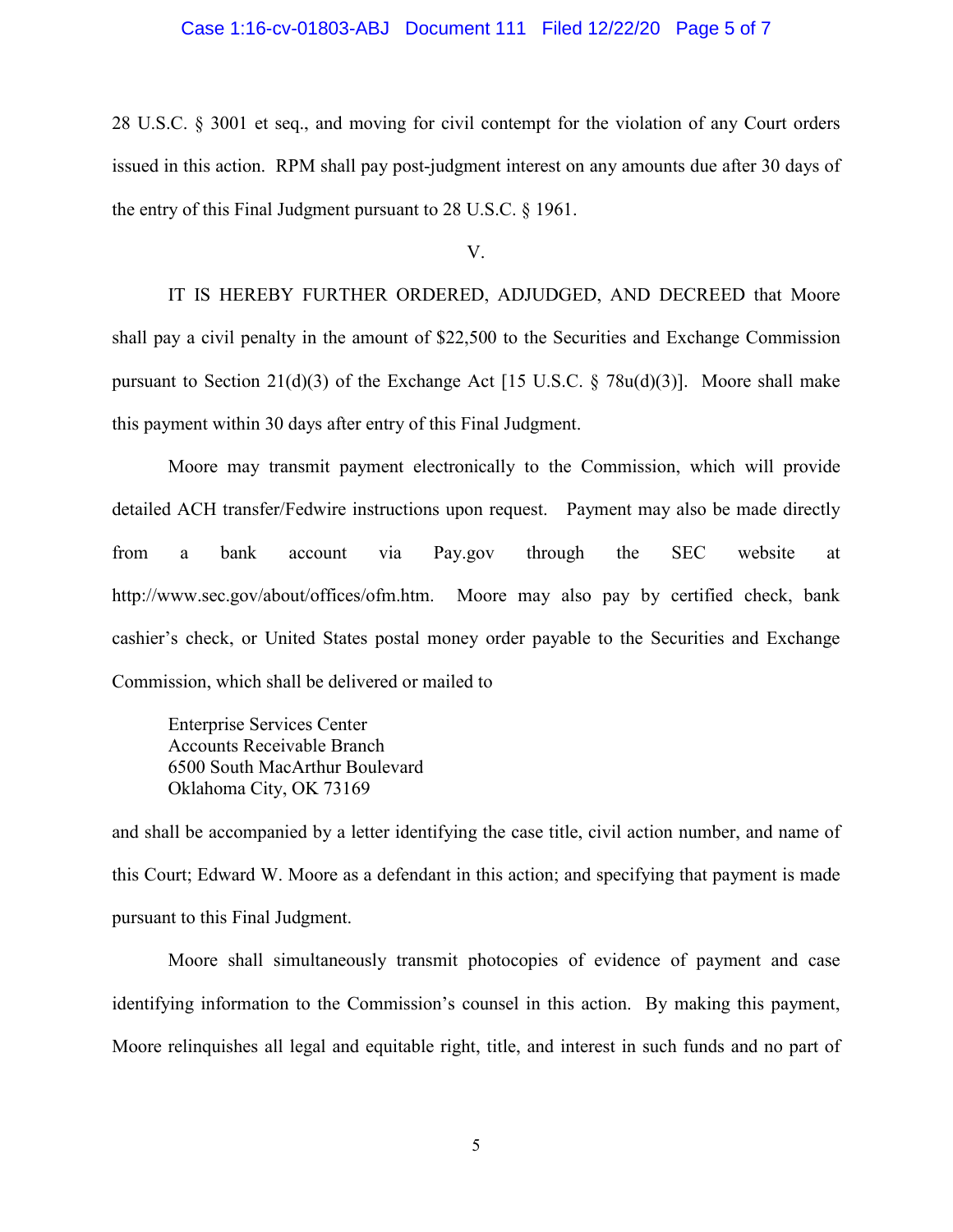## Case 1:16-cv-01803-ABJ Document 111 Filed 12/22/20 Page 6 of 7

the funds shall be returned to Moore. The Commission shall send the funds paid pursuant to this Final Judgment to the United States Treasury.

The Commission may enforce the Court's judgment for penalties by the use of all collection procedures authorized by law, including the Federal Debt Collection Procedures Act, 28 U.S.C. § 3001 et seq., and moving for civil contempt for the violation of any Court orders issued in this action. Moore shall pay post-judgment interest on any amounts due after 30 days of the entry of this Final Judgment pursuant to 28 U.S.C. § 1961.

VI.

IT IS FURTHER ORDERED, ADJUDGED, AND DECREED that the Consents of RPM International Inc. and Edward W. Moore are incorporated herein with the same force and effect as if fully set forth herein, and that Defendants shall comply with all of the undertakings and agreements set forth therein.

#### VII.

IT IS FURTHER ORDERED, ADJUDGED, AND DECREED that, solely for purposes of exceptions to discharge set forth in Section 523 of the Bankruptcy Code, 11 U.S.C. § 523, the allegations in the Complaint are true and admitted by Moore, and further, any debt for disgorgement, prejudgment interest, civil penalty or other amounts due by Moore under this Final Judgment or any other judgment, order, consent order, decree or settlement agreement entered in connection with this proceeding, is a debt for the violation by Moore of the federal securities laws or any regulation or order issued under such laws, as set forth in Section 523(a)(19) of the Bankruptcy Code, 11 U.S.C. § 523(a)(19).